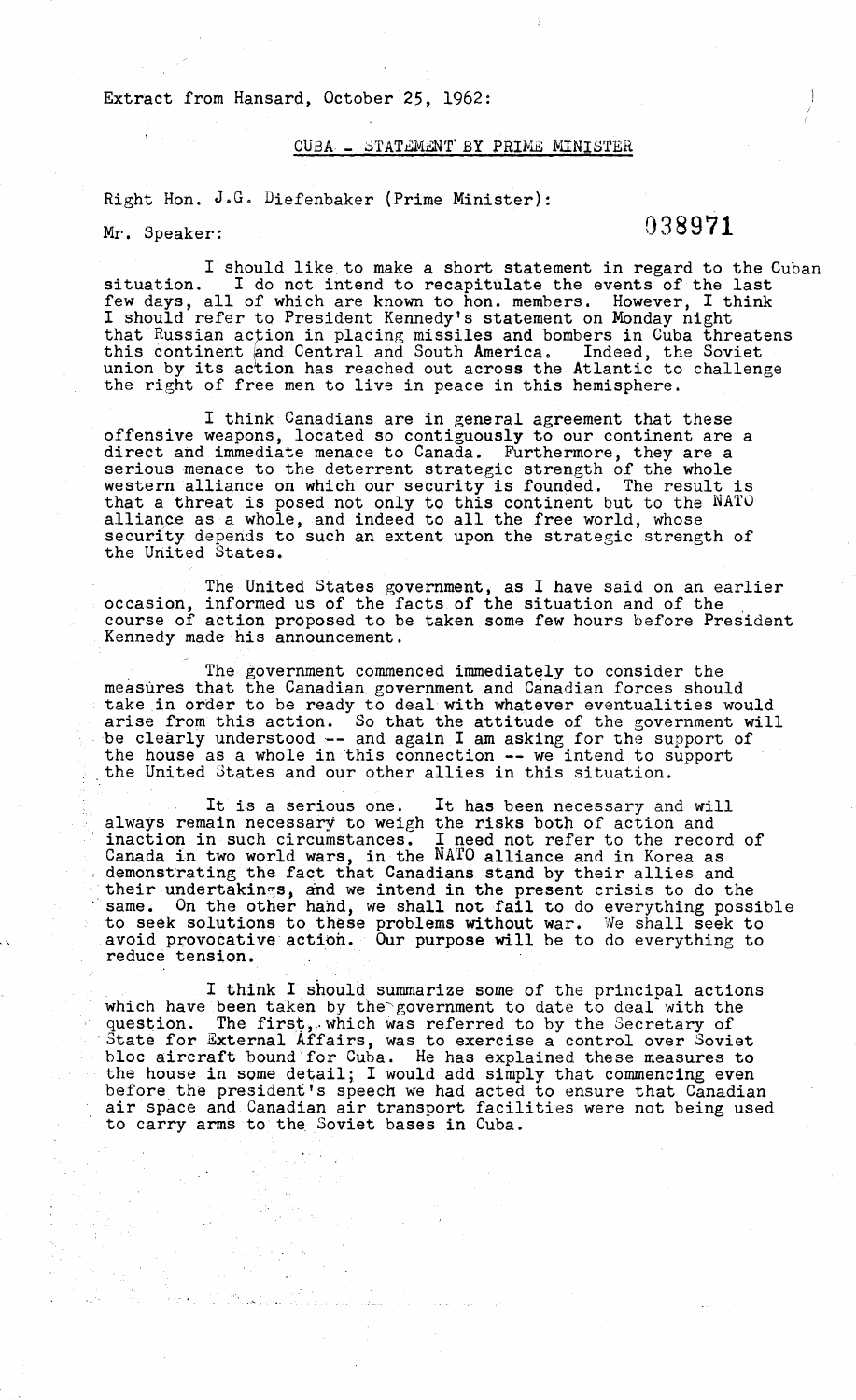038972

Second, all Canadian military forces have taken necessar precautionary measures to improve their readiness to meet any serious developments. The Canadian component of the NORAD force has been placed upon the same level of readiness as the Unite States forces under NORAD operational control. Furthermore, as was stated by the Minister of National Defence, we have deferred any further movement of dependants of armed services personnel overseas. We have held up the authorization of any long leave for armed<br>services personnel. The government today approved the measure The government today approved the measures which the forces would have to take in the event that the present crisis led to a more serious situation. Our civilian departments crisis led to a more serious situation. Our civilian department have been instructed as a matter of urgency to bring up to date the measures which they would need to take in any emergency. They are doing so. The ministers and key civilian officials have been asked to remain available during this period of crisis.

On other occasions I have informed the house of preparations for carrying on government should the worst occur. Inese preparations cover not only the public service but also provincial governments and municipalitfes which we have been  $I$ inancing and assisting with information and advice. I do not think I should go any further into detail in dealing with the measure which we have taken or would be prepared to take should circumstance require us to do so.

I wish the house and the Canadian people to know that the government has taken such precautions as are necessary at this stage to co-operate with our allies, and to be prepared for contingencie that might arise. As I said a moment ago, the government is seeking to find means by which the dangerous, threatening situation can be settled without recourse to arms. On the other hand, we recognize the fact that the free world as a whole cannot afford to permit its essential security to be endangered by offensive weapons mounted on bases adjacent to North America. As the Secretary of State for External Affairs said last evening during the course of his interview on the television facilities of the nation, we shall continue to do everything we can to avert the dangers to which we are exposed.

As far as the last twenty four hours are concerned, the main facts are well known to members of the house. Some Soviet ships have altered course away from Cuba. One &oviet tanker, after haVing been intercepted by a United States naval ship, was allowed to proceed on its way since it had been satisfactorily established that the cargo was petroleum.

I think we may take encouragement from the restraint being exercised at the moment. However, it would be dangerously premature to assume that the critical phase of the current situation has passed. There are two pressing needs to be met, namely not only to avoid conflict but to find a peaceful solution to this new Soviet challenge.

I think members of the house are in agreement that the greatest hope of finding such a solution lies in the United Nations. The acting secretary general is to be commended for the speed with which he has acted to discharge the heavy responsibility he bears is the executive head of the  $U.N.$  His proposal for a standstill is lesigned to gain the time that is so urgently needed while the search goes forward for some formula which will provide an acceptable olution. His offer of his personal good offices is in the best tradition of his predecessors in that office.